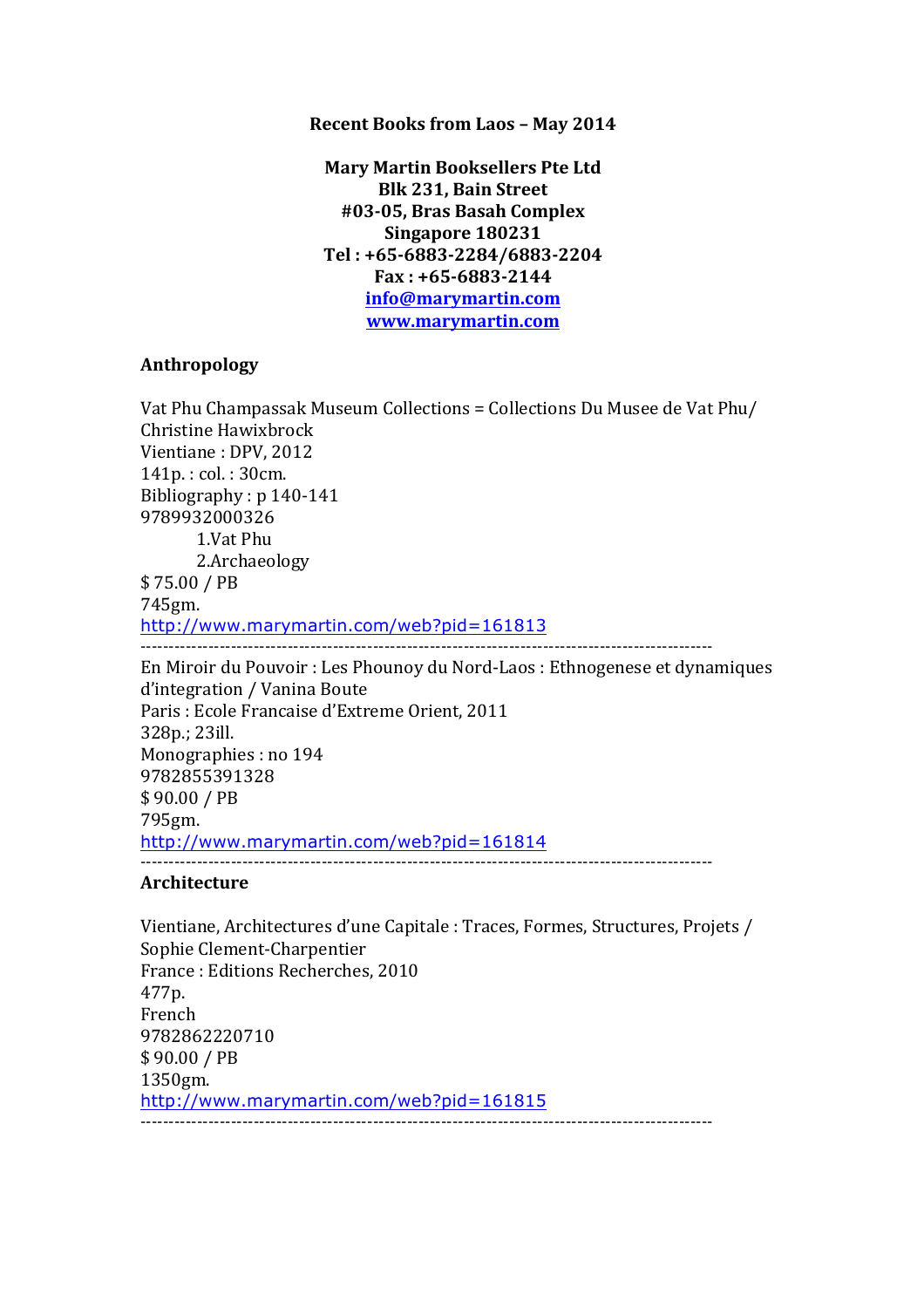# **Art**

Tcheu Siong: The Genie Behind the Scissors Luang Prabang : Project Space, 2010 39p. \$ 18.00 / PB

255gm. http://www.marymartin.com/web?pid=161816 -----------------------------------------------------------------------------------------------------

## **Atlases/Maps**

Planning Atlas of the Lower Mekong River Basin : Cambodia, Lao PDR, Thailand, Vietnam : 2011 : Basin Development Plan Programme Vientiane : Mekong River Commission, 2011 Ix, 101p. \$ 100.00 / PB 1480gm. http://www.marymartin.com/web?pid=161817 -----------------------------------------------------------------------------------------------------

# **Economics/Development Studies**

Patterns of Migration and Socio-Economic Change in Lao PDR / Kabmanivanh Phouxay Sweden : Department of Social and Economic Geography, Umea University, 2010  $1v<sub>l</sub>$ 9789197834445 \$ 70.00 / PB 355gm. http://www.marymartin.com/web?pid=161818 -----------------------------------------------------------------------------------------------------

## **Ecology/Environment**

Lao Flora : A Checklist of Plants found in Lao PDR with Scientific and Vernacular names / Lamphay Inthakoun, Claudio O. Delang USA : LuLu Enterprises Inc., 2008 238p. \$ 45.00 / PB 430gm. http://www.marymartin.com/web?pid=161819 ----------------------------------------------------------------------------------------------------- Medicinal Plants used in Nam Kan National Park : An Ethnobotanic Survey in Hmong, Lue and Lamet Communities / Jean-Marc Dubost Laos : PALOC (Patrimoines Locaux, IRD MNHN), 2013? 230p. \$ 45.00 / PB 460gm. http://www.marymartin.com/web?pid=161820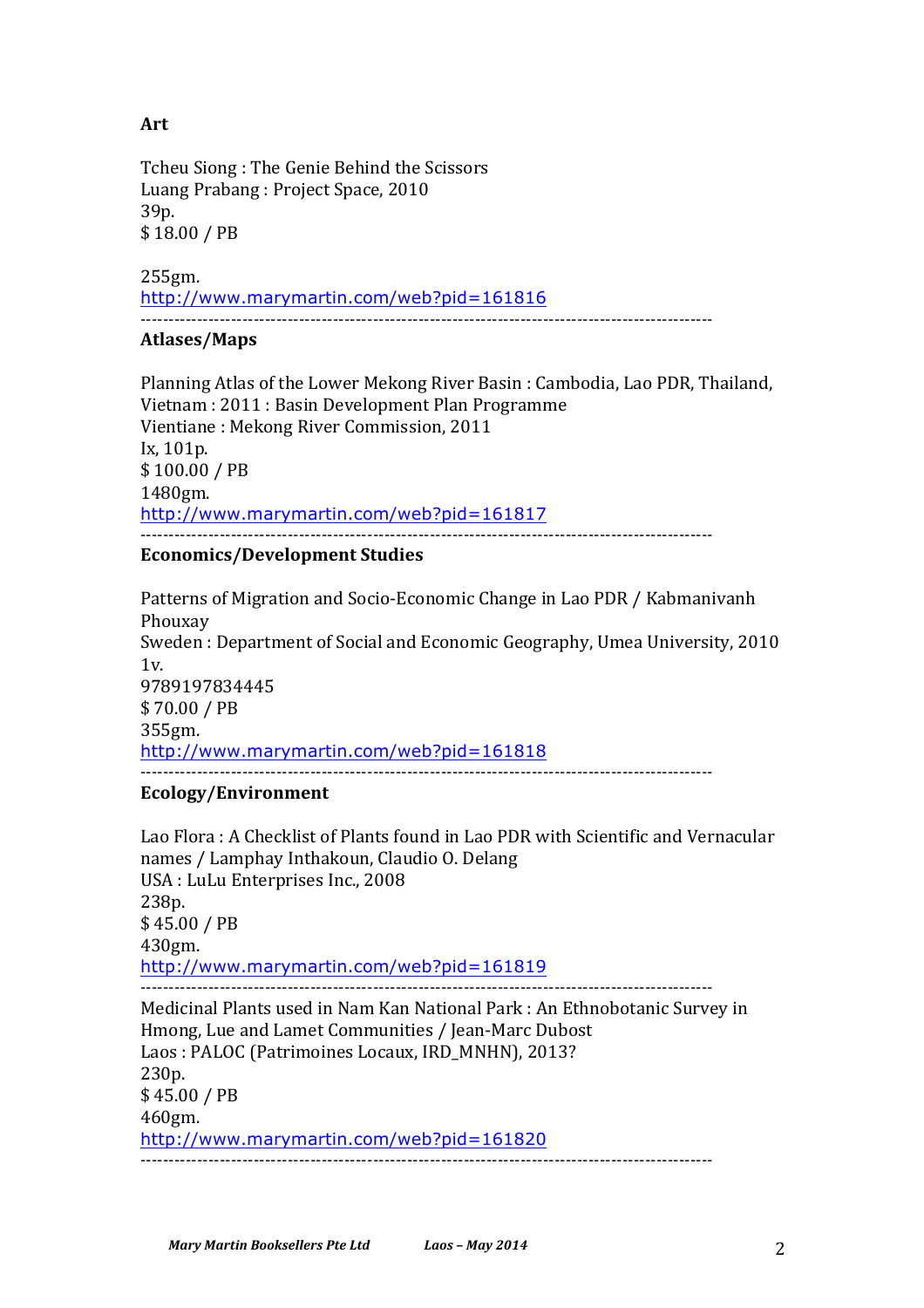Voyages naturalists au Laos Les Reptiles / Alexandre Teynie, Patrick David France: Revoir Editions, 2010 315p. 9782352650331 \$ 65.00 / PB 605gm. http://www.marymartin.com/web?pid=161821 ----------------------------------------------------------------------------------------------------- Review of Climate Change Adaptation Methods and Tools Vientiane : Mekong River Commission, 2010 Viii, 76p. 1683-1489 MRC Technical Paper No.34, December 2010 \$ 15.00 / PB 300gm. http://www.marymartin.com/web?pid=161823 ----------------------------------------------------------------------------------------------------- Mekong Basin Planning: The Story Behind the Basin Development Plan: The **BDP** Story Vientiane : Mekong River Commission, 2013 52p. \$ 20.00 / HB 405gm. http://www.marymartin.com/web?pid=161824 ----------------------------------------------------------------------------------------------------- **History** Lao Coins and Currency / Howard A Daniel III Ho Chi Minh City: The Southeast Asian Treasury, 2014 233p. 9871879951013

The Catalog and Guide of Southeast Asian Coins and Currency Vol. IV \$ 45.00 / PB

590gm.

http://www.marymartin.com/web?pid=161825

-----------------------------------------------------------------------------------------------------

## **Linguistics**

The Shapes and Sounds of the Lao Language for Native English Speakers / David Dale 2nd Ed. Bangkok: Orchid Press, 2014 Xii, 139p. Includes 1 CD-ROM 9789745241510 \$ 25.00 / PB 270gm. http://www.marymartin.com/web?pid=161826